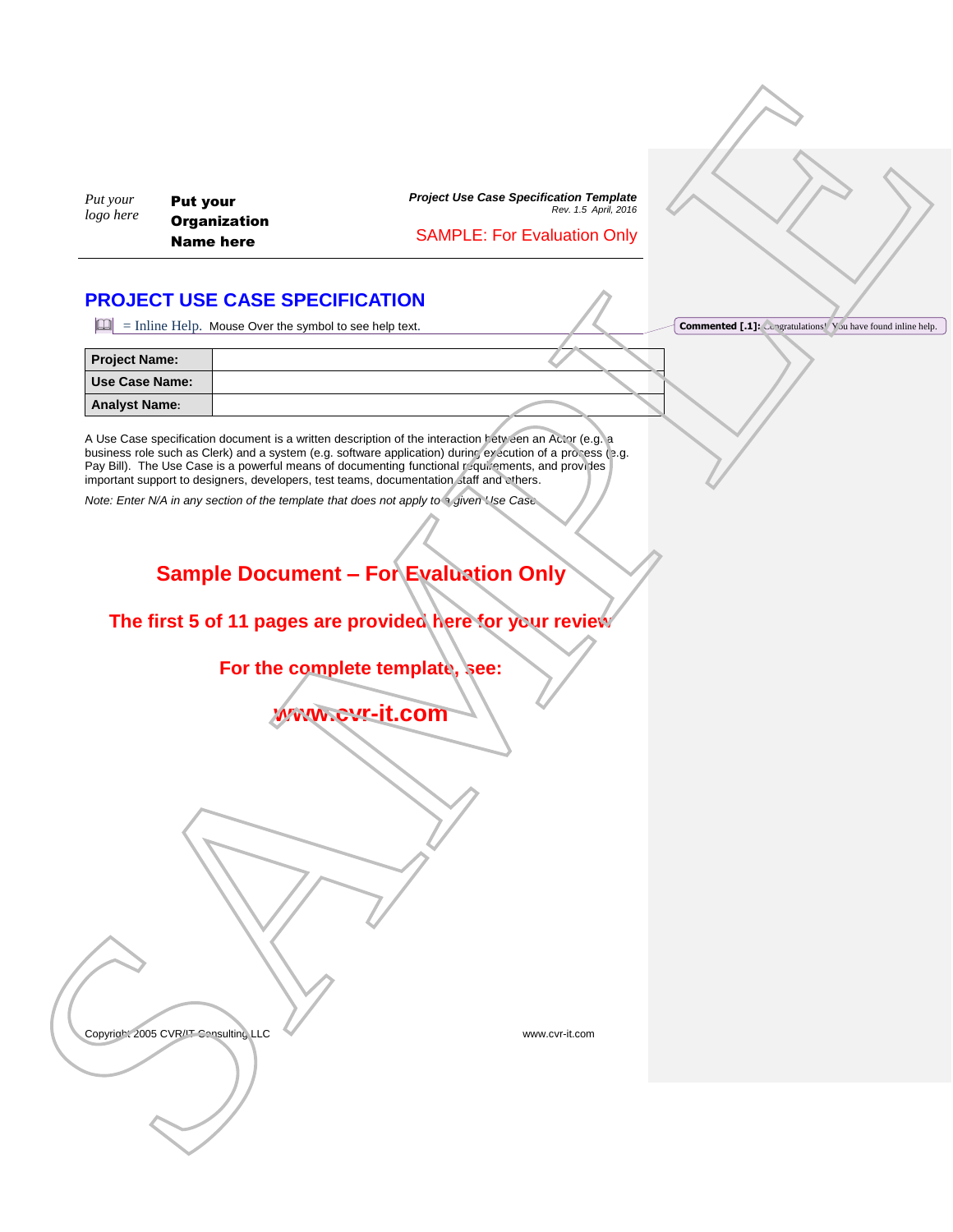Put your **Organization** Name here

**Use Case Name: < Enter name here>**  $\begin{minipage}{0.99\textwidth} \begin{tabular}{|c|c|c|} \hline \textbf{0.17.5} & \textbf{Nst part} \\ \hline \textbf{0.17.5} & \textbf{0.17.5} & \textbf{0.17.5} \\ \hline \textbf{0.17.5} & \textbf{0.17.5} & \textbf{0.17.5} \\ \hline \textbf{0.17.5} & \textbf{0.17.5} & \textbf{0.17.5} \\ \hline \textbf{1.17.5} & \textbf{1.7.5} & \textbf{1.7.5} \\ \hline \textbf{1.17.5$ 

SAMPLE: For Evaluation Only

### **Contents**

PROJECT USE CASE SPECIFICATION **1** 

- 1. Description 3
- 2. Actors 3
- 3. Assumptions 3
- 4. Constraints 3
- 5. Trigger  $\sqrt{4}$
- 6. Primary Scenario 4
- 7A. Alternative Scenario 1 5
- TB. Alternative Scenario 2 6
- 8A. Exception Scenario 1 7
- 8B. Exception Scenario 2 8
- 9. "Includes" Use Cases 9
- 10. Special Actions
- 11. List of Scenarios 2012 10
- 12. Data 10
- 13. Business Rules 10
- 14. Non-Functional Requirements 11
- 15. Use Case Glossary 11
- 16. Comments/Concerns/Issues/No.cs 11
- 

Copyright 200<sup>5</sup> CVR/IT Consulting LLC **Page 2** of 12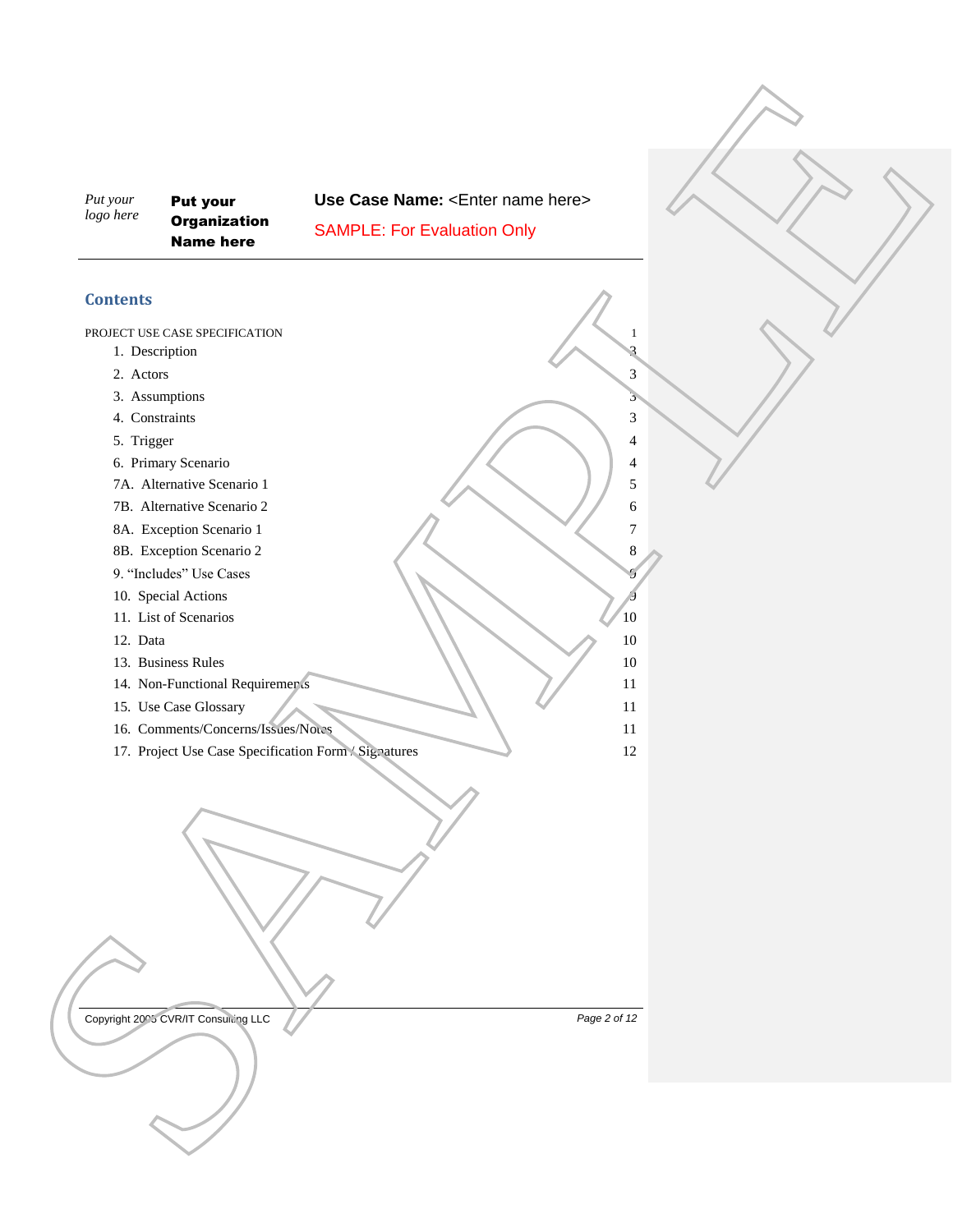<span id="page-2-3"></span><span id="page-2-2"></span><span id="page-2-1"></span><span id="page-2-0"></span>

| Put your<br><b>Put your</b><br>logo here<br><b>Organization</b><br><b>Name here</b> | Use Case Name: <enter here="" name=""><br/><b>SAMPLE: For Evaluation Only</b></enter>          |                                                                                                                                                                                                   |
|-------------------------------------------------------------------------------------|------------------------------------------------------------------------------------------------|---------------------------------------------------------------------------------------------------------------------------------------------------------------------------------------------------|
|                                                                                     |                                                                                                |                                                                                                                                                                                                   |
| 1. Description                                                                      |                                                                                                |                                                                                                                                                                                                   |
| Provide a unique I.D. and a brief description of this Use Case                      |                                                                                                |                                                                                                                                                                                                   |
| <b>Unique Identifier</b><br>$\mathbf{p}$                                            |                                                                                                |                                                                                                                                                                                                   |
| Use Case                                                                            |                                                                                                | <b>Commented [.2]:</b> <i>Livery</i> Use Case should have a unique<br>identi."cation code.                                                                                                        |
| <b>Description:</b>                                                                 |                                                                                                |                                                                                                                                                                                                   |
| <b>Use Case Value:</b><br>m                                                         |                                                                                                | <b>Commented</b> [.3]: What is the value of this use case? Why<br>should 'n', functionality be included in the solution?                                                                          |
| $\mathbf{p}$<br><b>Priority:</b><br>$[$ ] High                                      | [ ] Medium<br>$\lceil$ 1 Low                                                                   | <b>Commented [.4]: Priority</b> is an indication of the importance of                                                                                                                             |
| Urgency: [<br>$[$ ] High<br><b>Link to Use Case</b>                                 | [ ] Medium<br>[ ] Low                                                                          | the use case. Put an X in the appropriate box. Select from High<br>(Central to the purpose of this solution; failure would make the<br>solution unusable), Medium (Important; Failure would cause |
| Diagram $ \mathbf{u} $                                                              |                                                                                                | significant disruption but the solution can still be used) or Low<br>(Failure would cause minor disruption in use of the solution)                                                                |
|                                                                                     |                                                                                                | <b>Commented [.5]:</b> In a multi-phase project, how immediate is the<br>need for this use case? Choose High, Medium or Low or else enter                                                         |
| 2. Actors                                                                           |                                                                                                | the phase in which the use case should be delivered.<br><b>Commented [.6]:</b> Provide a link to the Use Case Diagram where                                                                       |
|                                                                                     | List and describe all Actors that will participate in this Use Case. A d lines as needed. [41] | this use case is referenced.<br><b>Commented [.7]:</b> An Actor is any person, device or external                                                                                                 |
| Actor 2.1                                                                           |                                                                                                | system that can access, change or makes use of solution information<br>and functions. This template assumes that the solution includes a                                                          |
| Actor 2.2<br>Actor 2.3                                                              |                                                                                                | software application and there is at least one Actor in addition to the<br>System Actor.                                                                                                          |
|                                                                                     |                                                                                                |                                                                                                                                                                                                   |
| 3. Assumptions                                                                      |                                                                                                |                                                                                                                                                                                                   |
|                                                                                     | List any assumptions that you have made in developing this Use Case. Add lines as needed. [44] |                                                                                                                                                                                                   |
| 3.1                                                                                 |                                                                                                | <b>Commented [.8]:</b> An Assumption is anything that is said to be true for planning purposes but which may not actually be true.                                                                |
| 3.2                                                                                 |                                                                                                |                                                                                                                                                                                                   |
| 3.3                                                                                 |                                                                                                |                                                                                                                                                                                                   |
|                                                                                     |                                                                                                |                                                                                                                                                                                                   |
| 4. Constraints                                                                      |                                                                                                |                                                                                                                                                                                                   |
| List any constraints relevant to this 'Jsr, Case. Add lires as needed. [11]         |                                                                                                | <b>Commented [.9]:</b> A Constraint is any externally imposed factor<br>that limits the range of choices available.                                                                               |
| 4.1<br>4.2                                                                          |                                                                                                |                                                                                                                                                                                                   |
| 4.3                                                                                 |                                                                                                |                                                                                                                                                                                                   |
| Copyright 2005 CVR/IT Consulting LLC                                                | Page 3 of 12                                                                                   |                                                                                                                                                                                                   |
|                                                                                     |                                                                                                |                                                                                                                                                                                                   |
|                                                                                     |                                                                                                |                                                                                                                                                                                                   |
|                                                                                     |                                                                                                |                                                                                                                                                                                                   |
|                                                                                     |                                                                                                |                                                                                                                                                                                                   |
|                                                                                     |                                                                                                |                                                                                                                                                                                                   |
|                                                                                     |                                                                                                |                                                                                                                                                                                                   |
|                                                                                     |                                                                                                |                                                                                                                                                                                                   |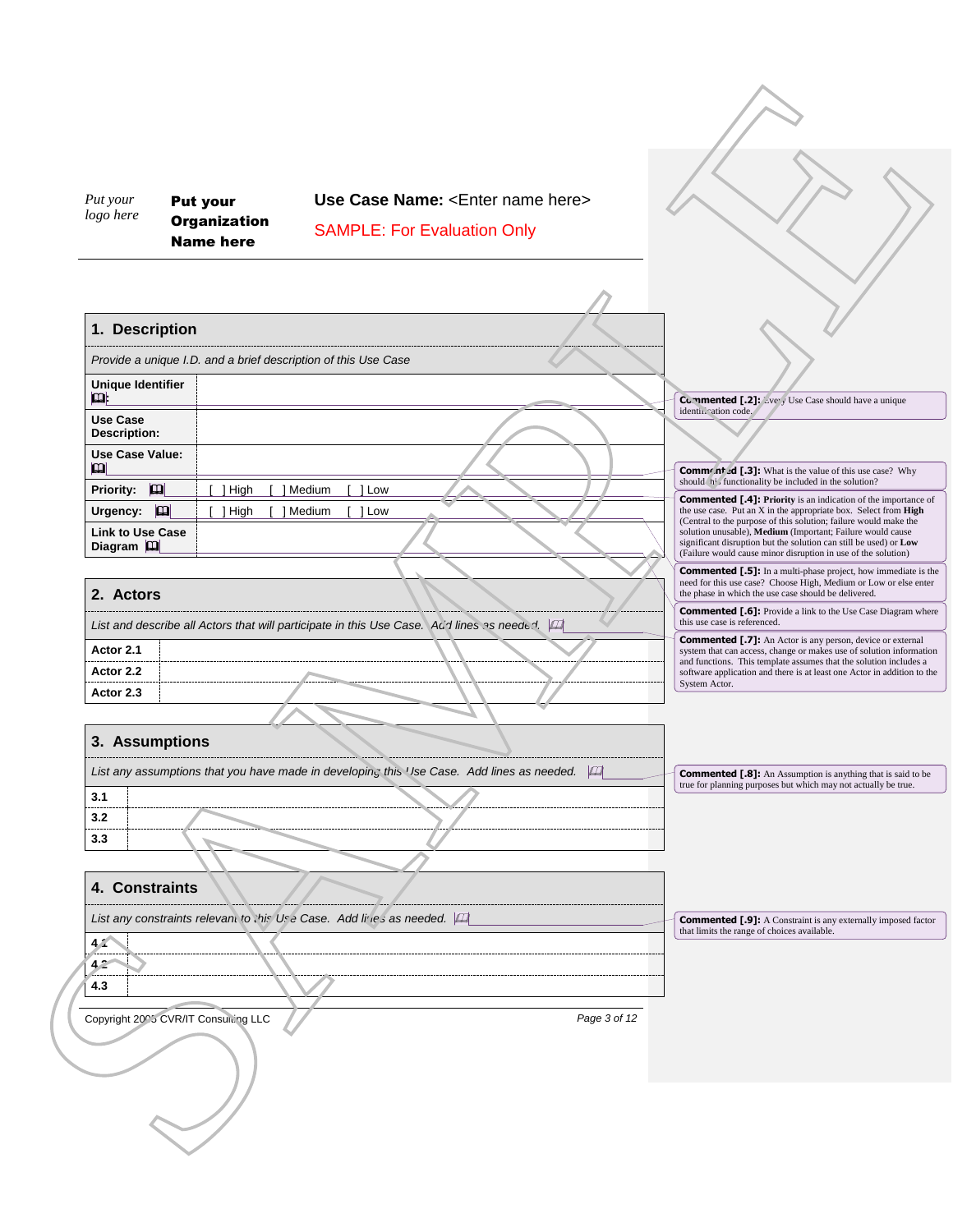<span id="page-3-1"></span><span id="page-3-0"></span>

| logo here        | Put your<br><b>Put your</b><br><b>Organization</b><br><b>Name here</b>                   | Use Case Name: <enter here="" name=""><br/><b>SAMPLE: For Evaluation Only</b></enter>                      |              |                                                                                                                                                |
|------------------|------------------------------------------------------------------------------------------|------------------------------------------------------------------------------------------------------------|--------------|------------------------------------------------------------------------------------------------------------------------------------------------|
|                  |                                                                                          |                                                                                                            |              |                                                                                                                                                |
| 5. Trigger       |                                                                                          |                                                                                                            |              |                                                                                                                                                |
|                  |                                                                                          | List at least one specific action or condition that can trigger the Use Case.                              |              | <b>Commented [.10]:</b> A tr gger is the event or condition that<br>initiates the use case, or the provides the reason for an actor to         |
| 5.1              |                                                                                          |                                                                                                            |              | initiate the use case.                                                                                                                         |
| 5.2              |                                                                                          |                                                                                                            |              |                                                                                                                                                |
| 5.3              |                                                                                          |                                                                                                            |              |                                                                                                                                                |
|                  |                                                                                          |                                                                                                            |              |                                                                                                                                                |
|                  | 6. Primary Scenario                                                                      |                                                                                                            |              |                                                                                                                                                |
| 6.1 Scenario     |                                                                                          | <enter and="" brief="" descriptor="" here="" name="" primary="" scenario=""></enter>                       |              | <b>Commented [.12]:</b> The Primary Scenario is that sequence of                                                                               |
| Identifier: [47] |                                                                                          |                                                                                                            |              | actions that, if nothing goes wrong, is most often chosen or that will<br>most likely occur.                                                   |
| needed.          |                                                                                          | 6.2 Preconditions: List any conditions that must be present pe ore this scenario can be used. Add lines as |              | <b>Commented [.11]:</b> A Scenario is a path through the use case.                                                                             |
|                  |                                                                                          |                                                                                                            |              | For example, if there is one main flow and two alternate flows, there<br>are three possible scenarios in the use case. If each alternate flow  |
| 6.1.1<br>6.1.2   |                                                                                          |                                                                                                            |              | includes an exception flow, then there are five possible scenarios in<br>the use case. Each scenario can be used as the basis for a Test Case. |
| 6.1.3            |                                                                                          |                                                                                                            |              |                                                                                                                                                |
|                  |                                                                                          | 6.3 Scenario actions: Describe the most common sequence of actions in this ccenario. Add In es as          |              |                                                                                                                                                |
|                  | needed. Clear example data before using this template.                                   |                                                                                                            |              |                                                                                                                                                |
| <b>Step</b>      | User Action                                                                              | System Response (optional)                                                                                 |              | <b>Commented [.13]:</b> The primary Actor is referred to here as the                                                                           |
| 6.3.1            | Action                                                                                   |                                                                                                            |              | User. If there is more than one Actor, be certain to identify which<br>one takes each action, or create one or more additional columns in      |
| 6.3.2            |                                                                                          | Action                                                                                                     |              | the table.                                                                                                                                     |
|                  |                                                                                          |                                                                                                            |              |                                                                                                                                                |
| 6.3.3            | Action                                                                                   |                                                                                                            |              |                                                                                                                                                |
| 6.3.4            | Action                                                                                   |                                                                                                            |              |                                                                                                                                                |
| 6.3.5            |                                                                                          | Action                                                                                                     |              |                                                                                                                                                |
| 6.3.7            | Action - may lead to an Alternative Scenario                                             |                                                                                                            |              |                                                                                                                                                |
| 6.3.8            | Action - if an Alternative Scenario is used, it                                          |                                                                                                            |              |                                                                                                                                                |
|                  | returns here                                                                             |                                                                                                            |              |                                                                                                                                                |
| 6.3.9            |                                                                                          | Acti un                                                                                                    |              |                                                                                                                                                |
| 6.3.11<br>6.3.12 | Action<br>Action - point of known possible error.<br>Exception Scenario .na / s.ar. here |                                                                                                            |              |                                                                                                                                                |
| 6.3.13           | Action - If Exception Scer ario is used, it may<br>return here                           |                                                                                                            |              |                                                                                                                                                |
| 6.3.14           |                                                                                          | Action                                                                                                     |              |                                                                                                                                                |
|                  |                                                                                          |                                                                                                            |              |                                                                                                                                                |
|                  | Copyright 2005 CVR/IT Consulting LLC                                                     |                                                                                                            | Page 4 of 12 |                                                                                                                                                |